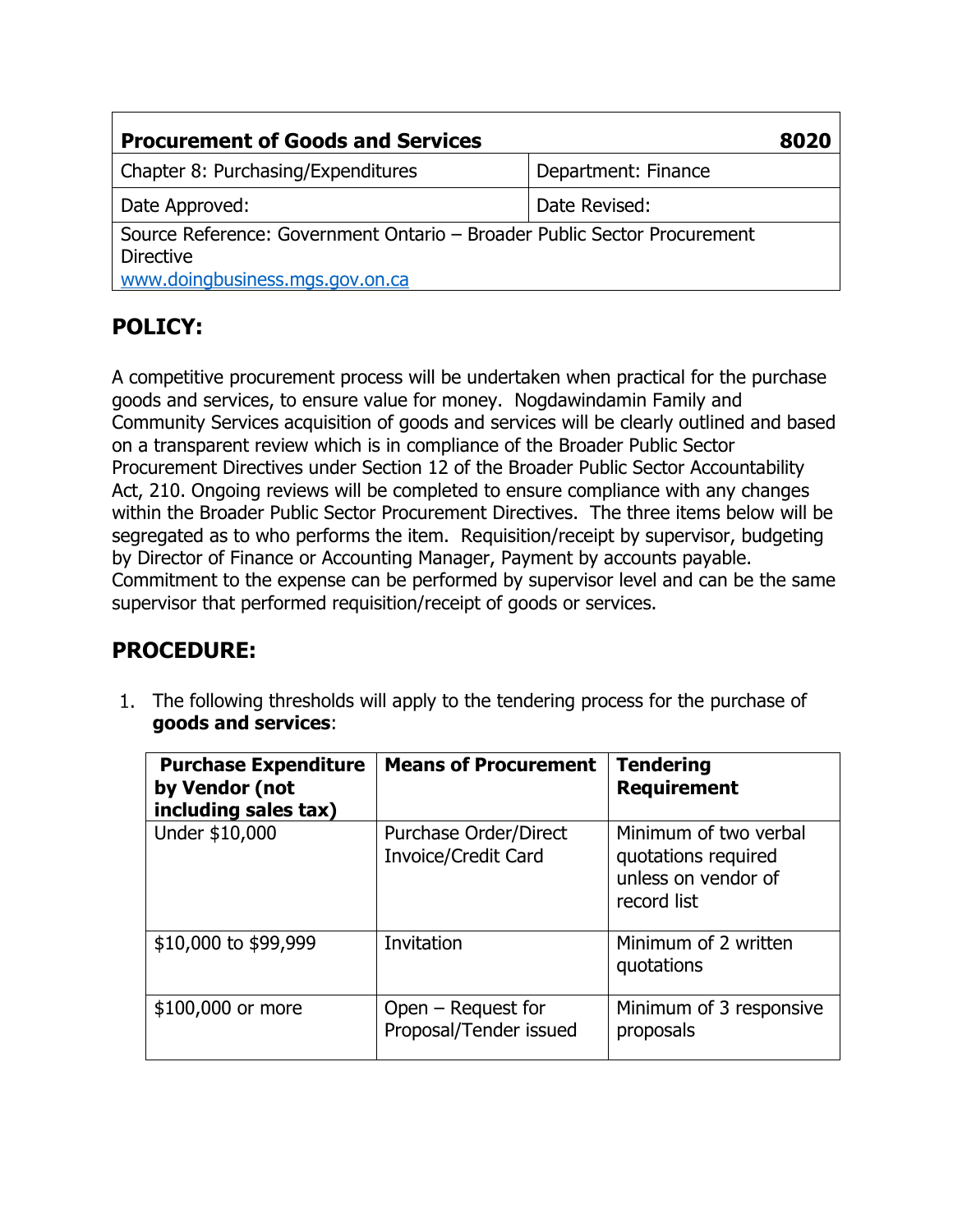The following thresholds will apply to the tendering process for the purchase of **consulting** services:

| <b>Purchase Expenditure</b><br>by Vendor (not<br>including sales tax) | <b>Means of Procurement</b>                 | <b>Tendering</b><br><b>Requirement</b>        |
|-----------------------------------------------------------------------|---------------------------------------------|-----------------------------------------------|
| 0 to \$100,000                                                        | Invitational or open<br>competitive process | Minimum of two written<br>quotations required |
| \$100,000 or more                                                     | Open competitive process                    | Minimum of 3 responsive<br>proposals          |

- A Vendor of Record will be established when actual demand is not known in advance. The Agency will establish and maintain a reference list of approved vendors (supplier listing) to procure frequently used goods or services (not consulting) under \$10,000. When a purchase is required for frequently used goods or services, it is to be procured through a supplier listed on the vendor of record using a purchase order, direct billing, or credit card purchase.
- Non-competitive purchases may occur as a result of the following:
	- a) Act, Legislation or the existence of patent or copyrights;
	- b) Short supply as a result of abnormal market conditions;
	- c) Only one source of supply being acceptable and cost effective;
	- d) Absence of competition;
	- e) Security and confidentiality matters;
	- f) Emergency situations;
	- Monopoly of a utility;
	- h) Boarding expenditures;
	- i) Allowances/reimbursements paid to Alternative Care Providers;
	- i) Health costs incurred on behalf of an Agency client.
	- K) Specialty items or services where only 1 supplier exists.
- Direct negotiation may be used only when one or more of the following conditions apply:
	- a) Required goods and services will be similar to goods and services under an existing contract;
	- b) Failed attempt at using a method other than direct negotiation;
	- Goods and services are to be supplied by a vendor with special knowledge, skills, or expertise.

For competitive bids the following rules must be followed: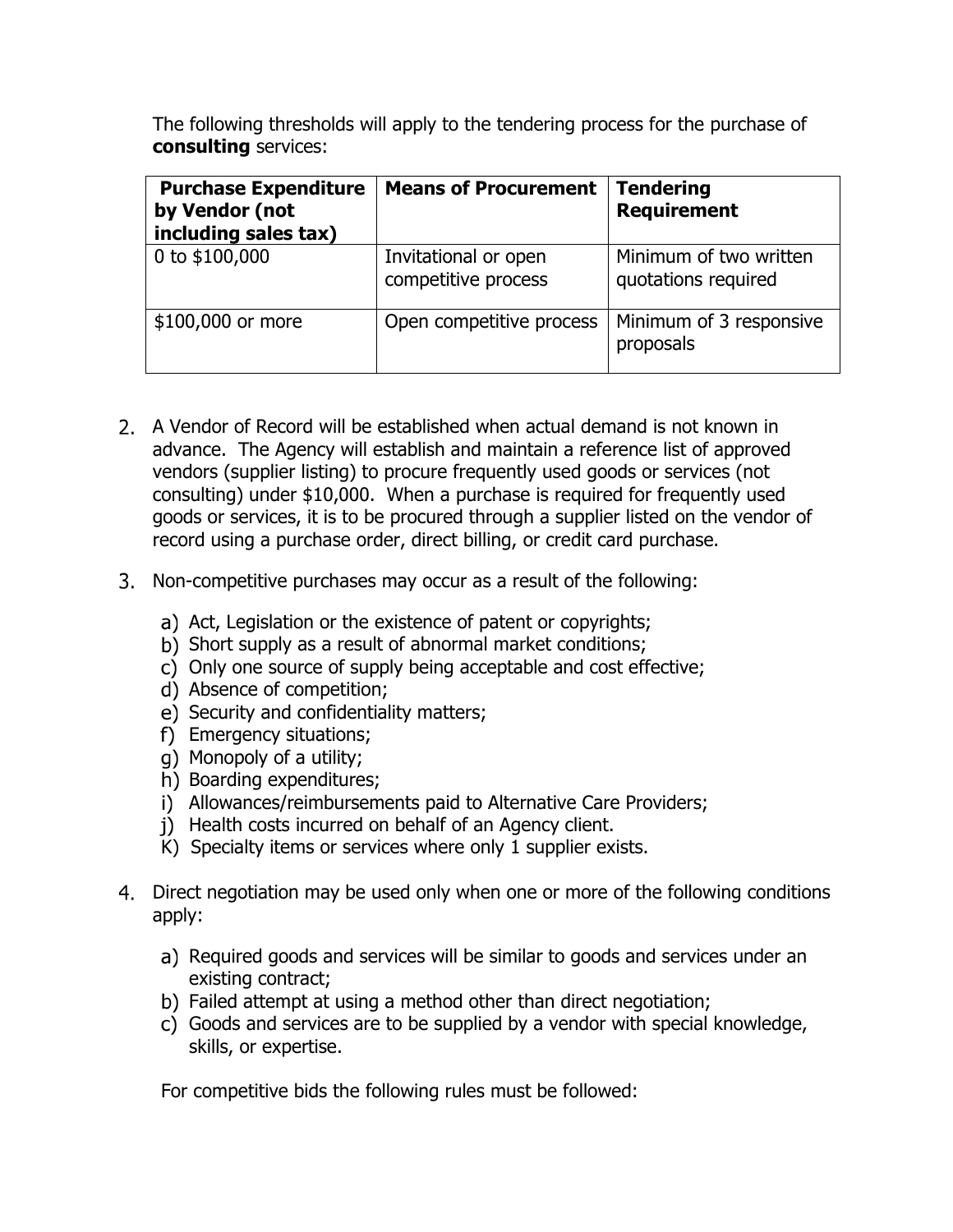Where results of informal supplier or product research are insufficient, formal processes such as a Request for Information (RFI) or Request for Expression of Interest (RFEI) may be used if warranted, taking into consideration the time and effort required to conduct them. A response to RFI or RFEI must not be used to pre-qualify a potential supplier and must not influence the chances of the participating suppliers from becoming the successful proponent in any subsequent opportunity.

## *Supplier Pre-Qualification*

The Request for Supplier Qualification (RFSQ) enables Organizations to gather information about supplier capabilities and qualifications in order to pre-qualify suppliers for an immediate product or service need or to identify qualified candidates in advance of expected future competitions. Terms and conditions of the RFSQ document must contain language that disclaims any obligation of the Organization to call on any supplier to provide goods or services as a result of pre-qualification.

## *Posting Competitive Procurement Documents*

Calls for open competitive procurements must be made through an electronic tendering system that is readily accessible by all Canadian suppliers for open competitive bids. Invitational can be sent out to vendors as chosen.

## *Timelines for Posting Competitive Procurements*

Must provide suppliers a minimum response time of 15 calendar days for procurement of goods and services valued at \$100,000 or more. Must consider providing suppliers a minimum response time of 30 calendar days for procurements of high complexity, risk, and/or dollar value.

## *Bid Receipt*

Bid submission date and closing time must be clearly stated in competitive procurement documents. Must set the closing date of a competitive procurement process on a normal working day (Monday to Friday, excluding provincial and national holidays). Submissions that are delivered after the closing time must be returned unopened.

## *Evaluation Criteria*

Evaluation criteria must be developed, reviewed, and approved by the board or subcommittee of the board prior to commencement of the competitive procurement process. Competitive procurement documents must clearly outline mandatory, rated, and other criteria that will be used to evaluate submissions, including weight of each criterion. Mandatory criteria (e.g., technical standards) should be kept to a minimum to ensure that no bid is unnecessarily disqualified. Maximum justifiable weighting must be allocated to the price/cost component of the evaluation criteria. All criteria must comply with Non-discrimination clause. The evaluation criteria are to be altered only by means of addendum to the competitive procurement documents. May request suppliers to provide alternative strategies or solutions as a part of their submission. Must establish criteria to evaluate alternative strategies or solutions prior to commencement of the competitive procurement process. Alternative strategies or solutions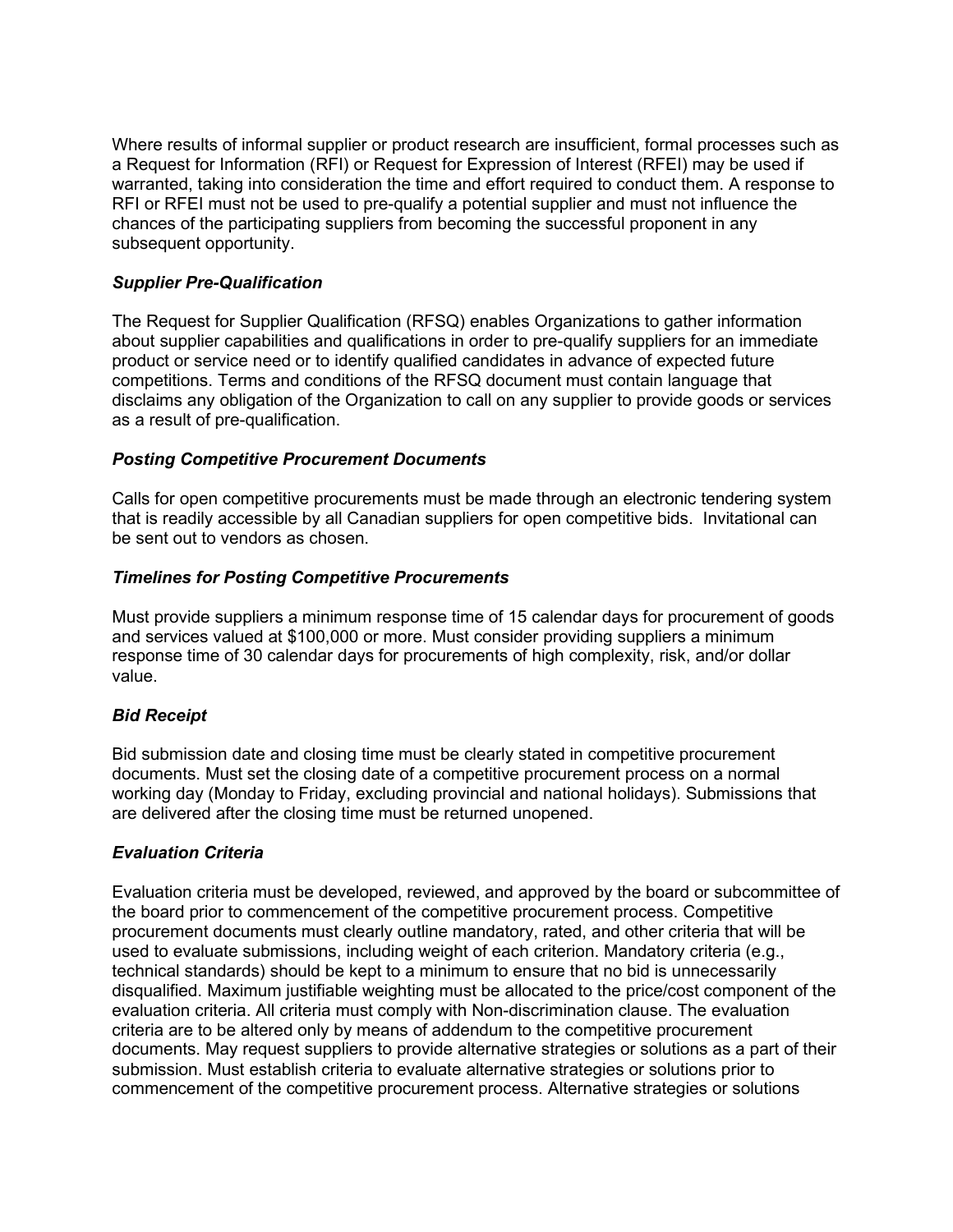must not be considered unless they are explicitly requested in the competitive procurement documents.

## *Evaluation Process Disclosure*

Competitive procurement documents must fully disclose the evaluation methodology and process to be used in assessing submissions, including the method of resolving tie score. Competitive procurement documents must state that submissions that do not meet the mandatory criteria will be disqualified.

### *Evaluation Team*

Competitive procurement processes require an evaluation team responsible for reviewing and rating the compliant bids. Evaluation team members must be made aware of the restrictions related to utilization and distribution of confidential and commercially sensitive information collected through the competitive procurement process and refrain from engaging in activities that may create or appear to create a conflict of interest. Evaluation team members must sign a conflict-of-interest declaration and non-disclosure of confidential information agreement.

### *Evaluation Matrix*

Each evaluation team member must complete an evaluation matrix, rating each of the submissions. Records of evaluation scores must be retained for audit purposes. Evaluators must ensure that everything they say or write about submissions is fair, factual, and fully defensible.

#### *Winning Bid*

The submission that receives the highest evaluation score and meets all mandatory requirements set out in the competitive procurement document must be declared the winning bid.

#### *Non-Discrimination*

Must not discriminate or exercise preferential treatment in awarding a contract to a supplier as a result of a competitive procurement process.

#### *Executing the Contract*

The agreement between Nogdawindamin and the successful supplier must be formally defined in a signed written contract before the provision of supplying goods or services commences. Where an immediate need exists for goods or services, and Nogdawindamin and the supplier are unable to finalize the contract as described above, an interim purchase order may be used. The justification of such decision must be documented and approved by the board or subcommittee of the board.

#### *Establishing the Contract*

The contract must be finalized using the form of agreement that was released with the procurement documents. In circumstances where an alternative procurement strategy has been used (i.e., a form of agreement was not released with the procurement document), the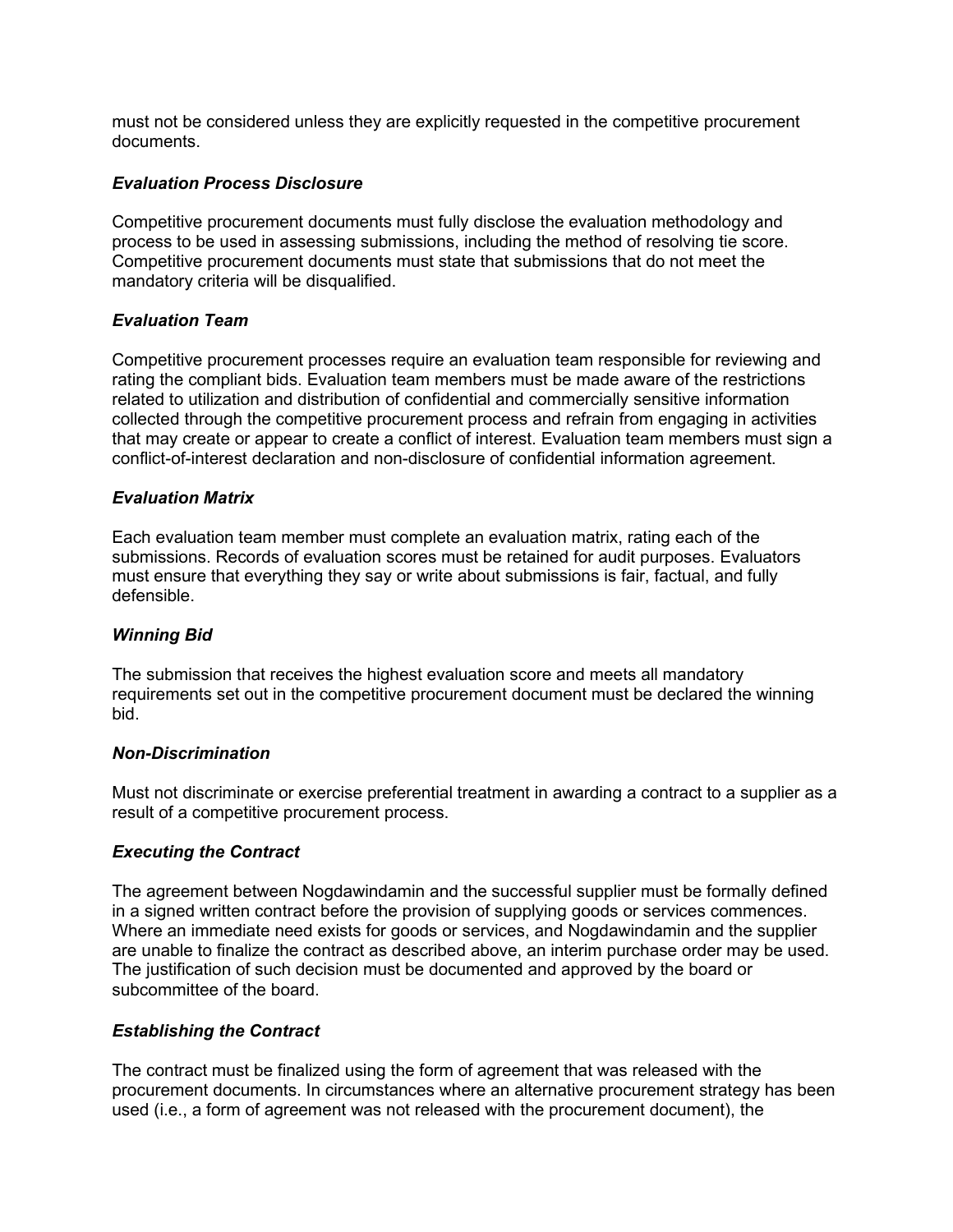agreement between Nogdawindamin and the successful supplier must be defined formally in a signed written contract before the provision of supplying goods or services commences.

## *Termination Clauses*

All contracts must include appropriate cancellation or termination clauses. When conducting complex procurements, Nogdawindamin will consider, as appropriate, the use of contract clauses that permit cancellation or termination at critical project life-cycle stages.

## *Term of Agreement Modifications*

The term of the agreement and any options to extend the agreement must be set out in the competitive procurement documents. An approval by an appropriate authority must be obtained before executing any modifications to the term of agreement. Extending the term of agreement beyond that set out in the competitive procurement document amounts to non-competitive procurement where the extension affects the value and/or stated deliverables of procurement.

## *Contract Award Notification*

For procurements valued at \$100,000 or more, Organizations must post, in the same manner as the procurement documents were posted, contract award notification. The notification must be posted after the agreement between the successful supplier and the Organization was executed. Contract award notification must list the name of the successful supplier, agreement start and end dates, and any extension options.

## *Supplier Debriefing*

For procurements valued at \$100,000 or more, Nogdawindamin will inform all unsuccessful suppliers about their entitlement to a debriefing. Nogdawindamin must allow unsuccessful suppliers 60 calendar days following the date of the contract award notification to request a debriefing.

## *Non-Competitive Procurement*

Nogdawindamin may employ a competitive procurement process to achieve optimum value for money. It is recognized, however, that special circumstances may require Nogdawindamin to use non-competitive procurement.

Nogdawindamin may utilize non-competitive procurement only in situations outlined in the exemption, exception, or non-application clauses of the AIT or other trade agreements. Prior to commencement of non-competitive procurement, supporting documentation must be completed and approved by an appropriate authority within Nogdawindamin.

## *Contract Management*

Procurements and the resulting contracts must be managed responsibly and effectively. Payments must be made in accordance with provisions of the contract. All invoices must contain detailed information sufficient to warrant payment. Any overpayments must be recovered in a timely manner. Assignments must be properly documented. Supplier performance must be managed and documented, and any performance issues must be addressed. To manage